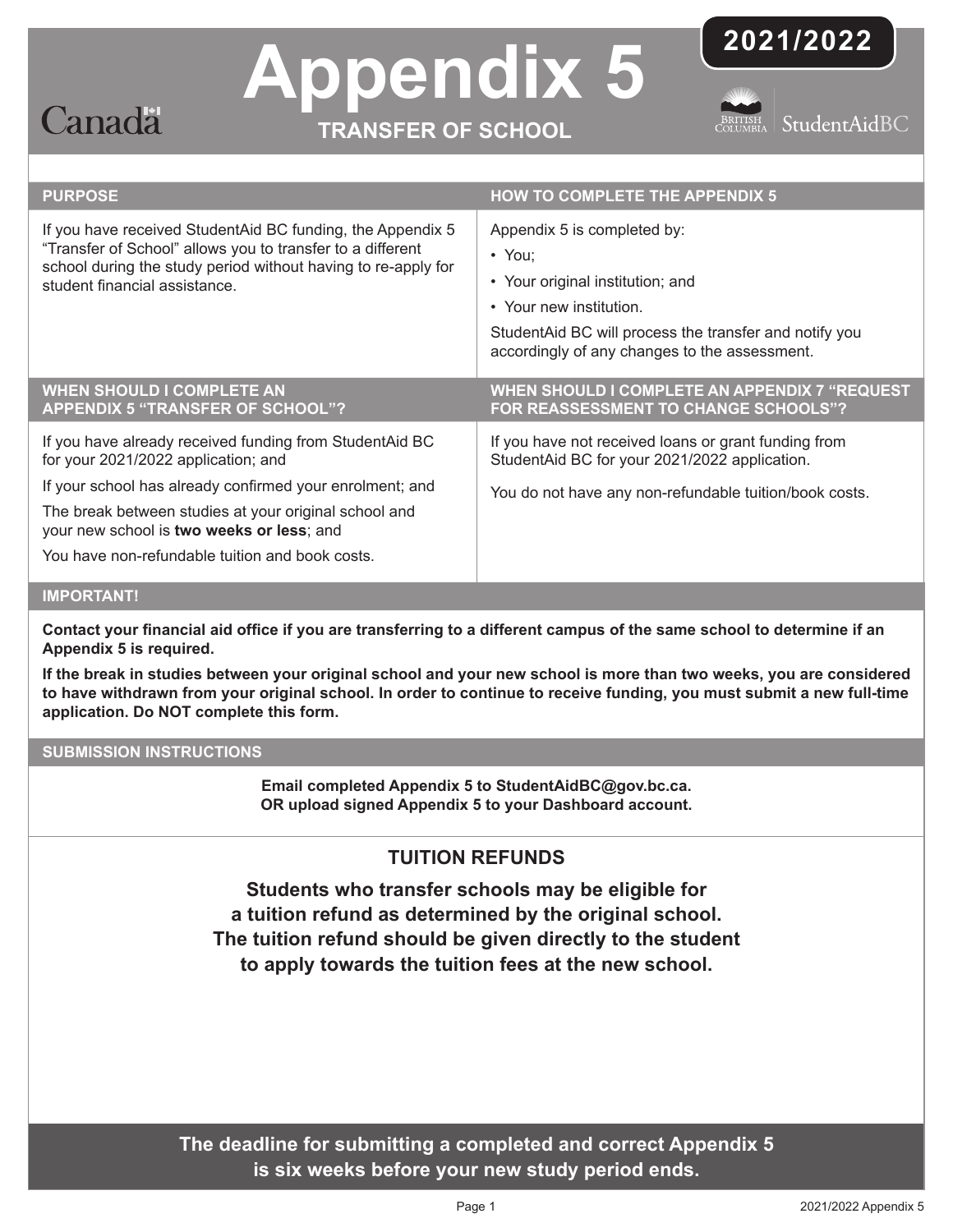|                                                                                                                                                                                                                                                                                                         | <b>Appendix 5</b>                                                                                                                                       | 2021/2022                                         |  |  |  |  |  |
|---------------------------------------------------------------------------------------------------------------------------------------------------------------------------------------------------------------------------------------------------------------------------------------------------------|---------------------------------------------------------------------------------------------------------------------------------------------------------|---------------------------------------------------|--|--|--|--|--|
| <b>Canada</b>                                                                                                                                                                                                                                                                                           | <b>TRANSFER OF SCHOOL</b>                                                                                                                               | StudentAidBC                                      |  |  |  |  |  |
| (Questions must<br>2 0 2 1 <br>What is your original 2021/2022 application number?<br>be answered in ink)<br>Only answer questions (in ink) where the information is now different from your original full-time application.<br>Ensure you sign and date the Declaration.                               |                                                                                                                                                         |                                                   |  |  |  |  |  |
| PERSONAL INFORMATION                                                                                                                                                                                                                                                                                    |                                                                                                                                                         |                                                   |  |  |  |  |  |
|                                                                                                                                                                                                                                                                                                         | (1) LAST NAME NOTE: Your last name MUST match the name on your Social Insurance Number card/letter                                                      |                                                   |  |  |  |  |  |
| FIRST NAME NOTE: Your first name MUST match the name on your Social Insurance Number card/letter                                                                                                                                                                                                        |                                                                                                                                                         |                                                   |  |  |  |  |  |
| MIDDLE NAME <b>And All Accounts</b> and Accounts and Accounts and Accounts and Accounts and Accounts and Accounts and Accounts and Accounts and Accounts and Accounts and Accounts and Accounts and Accounts and Accounts and Accou<br>(3)                                                              |                                                                                                                                                         | IS THIS A CHANGE OF ADDRESS?                      |  |  |  |  |  |
| <b>MAILING ADDRESS</b><br>(4)                                                                                                                                                                                                                                                                           |                                                                                                                                                         |                                                   |  |  |  |  |  |
| Apt./suite Street Number and Street Name/PO Box                                                                                                                                                                                                                                                         | (12) PROGRAM/FACULTY AT NEW SCHOOL                                                                                                                      |                                                   |  |  |  |  |  |
| (5)                                                                                                                                                                                                                                                                                                     |                                                                                                                                                         |                                                   |  |  |  |  |  |
| Use this line for any part of your address not indicated above                                                                                                                                                                                                                                          | (13) MAJOR/DEPARTMENT/OPTION<br>AT NEW SCHOOL                                                                                                           |                                                   |  |  |  |  |  |
|                                                                                                                                                                                                                                                                                                         | (6)                                                                                                                                                     |                                                   |  |  |  |  |  |
| (7)                                                                                                                                                                                                                                                                                                     |                                                                                                                                                         |                                                   |  |  |  |  |  |
| (8)<br><b>TELEPHONE NUMBER</b><br>(9)<br>AREA CODE<br>)<br>$\sim$                                                                                                                                                                                                                                       |                                                                                                                                                         |                                                   |  |  |  |  |  |
| (10) E-MAIL ADDRESS: Notifications will be sent to this address                                                                                                                                                                                                                                         |                                                                                                                                                         |                                                   |  |  |  |  |  |
| <b>ORIGINAL SCHOOL INFORMATION</b>                                                                                                                                                                                                                                                                      |                                                                                                                                                         |                                                   |  |  |  |  |  |
| TO BE COMPLETED BY AN OFFICIAL AT YOUR ORIGINAL SCHOOL<br>(14) NAME OF SCHOOL                                                                                                                                                                                                                           |                                                                                                                                                         |                                                   |  |  |  |  |  |
| (15) Did the student attend your school?<br><b>YES</b><br>NO                                                                                                                                                                                                                                            |                                                                                                                                                         |                                                   |  |  |  |  |  |
| I confirm that the student had been attending full-time studies for the period indicated below (include Christmas and/or spring break if the student attended<br>the full semester):                                                                                                                    |                                                                                                                                                         |                                                   |  |  |  |  |  |
| (16) START DATE AT ORIGINAL SCHOOL<br>DATE STUDENT LAST ATTENDED<br>(17) TOTAL AMOUNTS PAID DURING THIS PERIOD OF FULL-TIME STUDIES<br><b>YEAR</b><br><b>MONTH</b><br><b>DAY</b><br><b>YEAR</b><br><b>MONTH</b><br>NON-REFUNDABLE TUITION<br><b>BOOKS AND SUPPLIES</b><br>DAY<br>\$<br>.00<br>.00<br>\$ |                                                                                                                                                         |                                                   |  |  |  |  |  |
| (18) SIGNATURE OF SCHOOL OFFICIAL                                                                                                                                                                                                                                                                       | NAME OF SCHOOL OFFICIAL                                                                                                                                 | DATE SIGNED<br><b>YEAR</b><br><b>MONTH</b><br>DAY |  |  |  |  |  |
| <b>MUST BE SIGNED</b>                                                                                                                                                                                                                                                                                   | <b>PRINT HERE</b>                                                                                                                                       |                                                   |  |  |  |  |  |
| <b>AREA CODE</b><br>SCHOOL OFFICIAL TELEPHONE NUMBER<br><b>TELEPHONE NUMBER</b>                                                                                                                                                                                                                         |                                                                                                                                                         |                                                   |  |  |  |  |  |
| <b>OFFICIAL STAMP OR SEAL OF SCHOOL</b>                                                                                                                                                                                                                                                                 | <b>NOTE:</b> If the break in studies from                                                                                                               | <b>MINISTRY USE ONLY</b>                          |  |  |  |  |  |
|                                                                                                                                                                                                                                                                                                         | original school to new school is<br>more than two weeks, do not<br>complete Appendix 5. Please<br>submit a withdrawal notification<br>to StudentAid BC. |                                                   |  |  |  |  |  |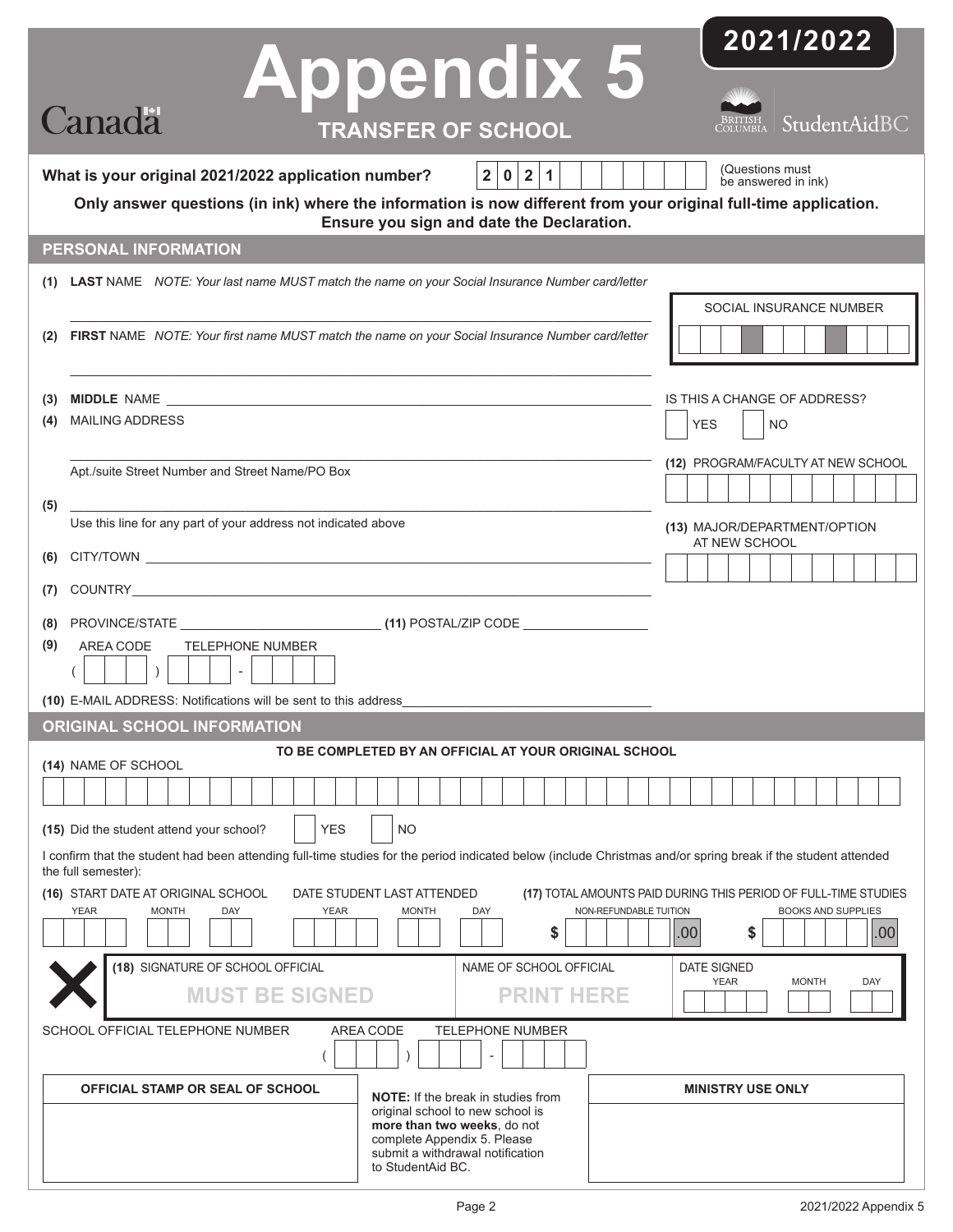| <b>NEW SCHOOL AND PROGRAM INFORMATION</b>                                                                      |                                                                             |                                                       |                                                                                 |                                                                                                       |  |  |
|----------------------------------------------------------------------------------------------------------------|-----------------------------------------------------------------------------|-------------------------------------------------------|---------------------------------------------------------------------------------|-------------------------------------------------------------------------------------------------------|--|--|
| (19) SCHOOL NAME                                                                                               |                                                                             |                                                       | <b>SCHOOL CODE</b>                                                              |                                                                                                       |  |  |
| EMAIL OF FINANCIAL AID OFFICE OR REGISTRAR'S OFFICE                                                            |                                                                             |                                                       | PROGRAM CODE                                                                    |                                                                                                       |  |  |
|                                                                                                                |                                                                             |                                                       |                                                                                 | VISIT www.StudentAidBC.ca to find codes                                                               |  |  |
| (20) MAILING ADDRESS OF FINANCIAL AID OFFICE OR REGISTRAR'S OFFICE                                             |                                                                             |                                                       |                                                                                 | OFFICIAL STAMP OR SEAL OF SCHOOL                                                                      |  |  |
|                                                                                                                |                                                                             |                                                       |                                                                                 |                                                                                                       |  |  |
|                                                                                                                |                                                                             |                                                       |                                                                                 | <b>STAMP/SEAL HERE</b>                                                                                |  |  |
| (21) CITY/TOWN                                                                                                 | (22) POSTAL / ZIP CODE                                                      |                                                       |                                                                                 |                                                                                                       |  |  |
| (23) PROVINCE/STATE                                                                                            | AREA CODE                                                                   | TELEPHONE NUMBER (Financial Aid Office) AREA CODE     |                                                                                 | FAX NUMBER (Financial Aid Office)                                                                     |  |  |
|                                                                                                                |                                                                             | $\overline{\phantom{a}}$                              |                                                                                 |                                                                                                       |  |  |
| (24) COUNTRY                                                                                                   |                                                                             | (25) TYPE OF SCHOOL - MARK ONE                        |                                                                                 | <b>PRIVATE</b>                                                                                        |  |  |
|                                                                                                                |                                                                             | A PUBLIC<br>ACADEMIC<br>(26a) MAJOR/DEPARTMENT/OPTION | <b>B <i>PRIVATE</i> ACADEMIC</b><br><b>PUBLIC</b><br>C<br>NON-ACADEMIC          | D<br>NON-ACADEMIC                                                                                     |  |  |
| (26) PROGRAM/FACULTY                                                                                           |                                                                             |                                                       |                                                                                 |                                                                                                       |  |  |
| (27) DATE CLASSES START                                                                                        | (28) DATE CLASSES END                                                       |                                                       |                                                                                 |                                                                                                       |  |  |
| <b>YEAR</b><br><b>MONTH</b><br>DAY                                                                             | <b>YEAR</b><br><b>MONTH</b>                                                 | DAY                                                   | <b>NEW SCHOOL END DATE CANNOT BE</b><br><b>MORE THAN 52 WEEKS FROM ORIGINAL</b> |                                                                                                       |  |  |
|                                                                                                                |                                                                             |                                                       | <b>SCHOOL START DATE</b>                                                        |                                                                                                       |  |  |
| (28a) TOTAL WEEKS                                                                                              | (29) STUDENT'S INTENDED COURSE LOAD                                         |                                                       |                                                                                 |                                                                                                       |  |  |
|                                                                                                                | $\frac{0}{0}$                                                               |                                                       |                                                                                 |                                                                                                       |  |  |
|                                                                                                                |                                                                             |                                                       |                                                                                 | <b>YES</b><br>NO                                                                                      |  |  |
|                                                                                                                |                                                                             |                                                       |                                                                                 | <b>YEAR</b>                                                                                           |  |  |
|                                                                                                                |                                                                             |                                                       |                                                                                 | YEAR(S)                                                                                               |  |  |
|                                                                                                                |                                                                             |                                                       |                                                                                 | YES<br>NO                                                                                             |  |  |
|                                                                                                                |                                                                             |                                                       |                                                                                 |                                                                                                       |  |  |
| <b>CERTIFICATE/</b><br><b>CITATION</b>                                                                         | <b>ASSOCIATE/</b><br><b>UNIVERSITY</b><br><b>DIPLOMA</b><br><b>TRANSFER</b> | <b>BACHELOR</b>                                       | PHD<br><b>MASTER</b>                                                            | <b>PROFESSIONAL</b><br><b>UNCLASSIFIED/</b><br>(Medical doctor,<br><b>QUALIFYING</b><br>lawyer, etc.) |  |  |
| (34) Program type (mark one)                                                                                   | В<br>А                                                                      | D                                                     | Е<br>F                                                                          | Н<br>G                                                                                                |  |  |
|                                                                                                                |                                                                             |                                                       |                                                                                 |                                                                                                       |  |  |
| (35) Student costs: must be shown in Canadian dollars.                                                         |                                                                             |                                                       |                                                                                 |                                                                                                       |  |  |
| Actual tuition. Do not deduct any sponsored tuition amount or tuition already paid by the student (35a)<br>(a) |                                                                             |                                                       | \$                                                                              | .00                                                                                                   |  |  |
| (b)                                                                                                            |                                                                             |                                                       | \$                                                                              | .00                                                                                                   |  |  |
| (C)                                                                                                            |                                                                             |                                                       | \$                                                                              | .00                                                                                                   |  |  |
| (d)                                                                                                            |                                                                             |                                                       | S                                                                               | .00                                                                                                   |  |  |
| (36) Student awards: must be shown in Canadian dollars.                                                        |                                                                             |                                                       |                                                                                 |                                                                                                       |  |  |
| (a) What is the total amount of merit-based scholarship(s) and needs-based bursaries the student will receive  |                                                                             |                                                       | S                                                                               | .00                                                                                                   |  |  |
|                                                                                                                |                                                                             |                                                       |                                                                                 |                                                                                                       |  |  |
|                                                                                                                |                                                                             |                                                       |                                                                                 |                                                                                                       |  |  |
| (37) SIGNATURE OF SCHOOL OFFICIAL                                                                              |                                                                             | <b>PRINT NAME</b>                                     | <b>DATE SIGNED</b><br><b>YEAR</b>                                               | <b>MONTH</b><br>DAY                                                                                   |  |  |
| <b>MUST BE SIGNED</b>                                                                                          |                                                                             | <b>PRINT HERE</b>                                     |                                                                                 |                                                                                                       |  |  |
|                                                                                                                |                                                                             |                                                       |                                                                                 |                                                                                                       |  |  |
|                                                                                                                |                                                                             |                                                       |                                                                                 |                                                                                                       |  |  |